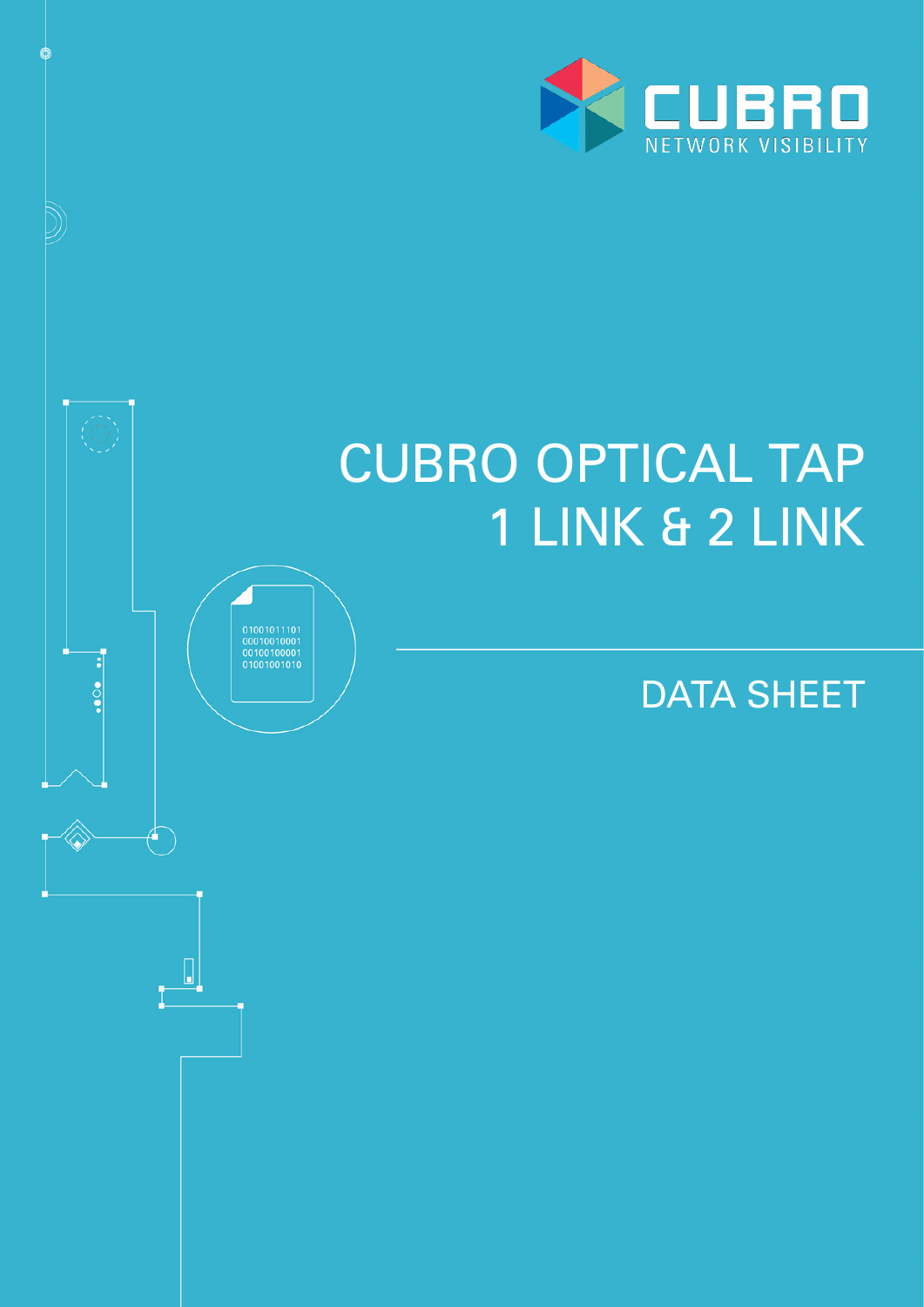

#### DATA SHEET| CUBRO OPTICAL TAP - 1 LINK & 2 LINK

### **Network TAP At a glance**

#### **Definition**

A network TAP (test access point) is an external monitoring device that mirrors the traffic that passes between two network nodes. A TAP is a hardware device inserted at a specific point in the network to monitor data.

#### **Advantages of Cubro Optical TAP**

- •Full transparency allows user to use optical TAPs for all protocols or data rates up to 100 Gbit
- •No power supply needed
- •Flexible and scalable
- •Every used splitter inside the optical TAP is carefully handled
- Insertion loss is measured before the unit leaves to the customer
- •Split ratio can be delivered on demand for single mode version

## **Product Overview**



An optical TAP gives you real-time monitoring access to a physical optical data link without interfering it. Due to the fact that the optical TAP is fully passive (no power supply needed) it is no risk to put it in an active link.

The only thing that needs to be considered is that the TAP brings you additional optical power loss on the active link depending on the splitting ratio used. Except for this, the equipment is fully transparent.

The unit is equipped with standard LC adaptors and is available as singlemode (1310/1550nm) or multimode (850/1300nm) version.

The singlemode TAP is available in 80/20, 50/50 splitting ratios as standard. There are other ratios possible, please contact us for confirmation.

The multimode TAP can be 50/50 or 70/30 as standard. In case other ratios are needed, please contact us.

It is possible to build up to 3 untis in the optional available rackmount kit which will be 19" and 1U height.

Due to the full transparency you can use our optical TAPs for all protocols or data rates up to 100 Gbit.

Every used splitter inside the optical TAP is carefully handled and insertion loss is measured before the unit leaves to the customer.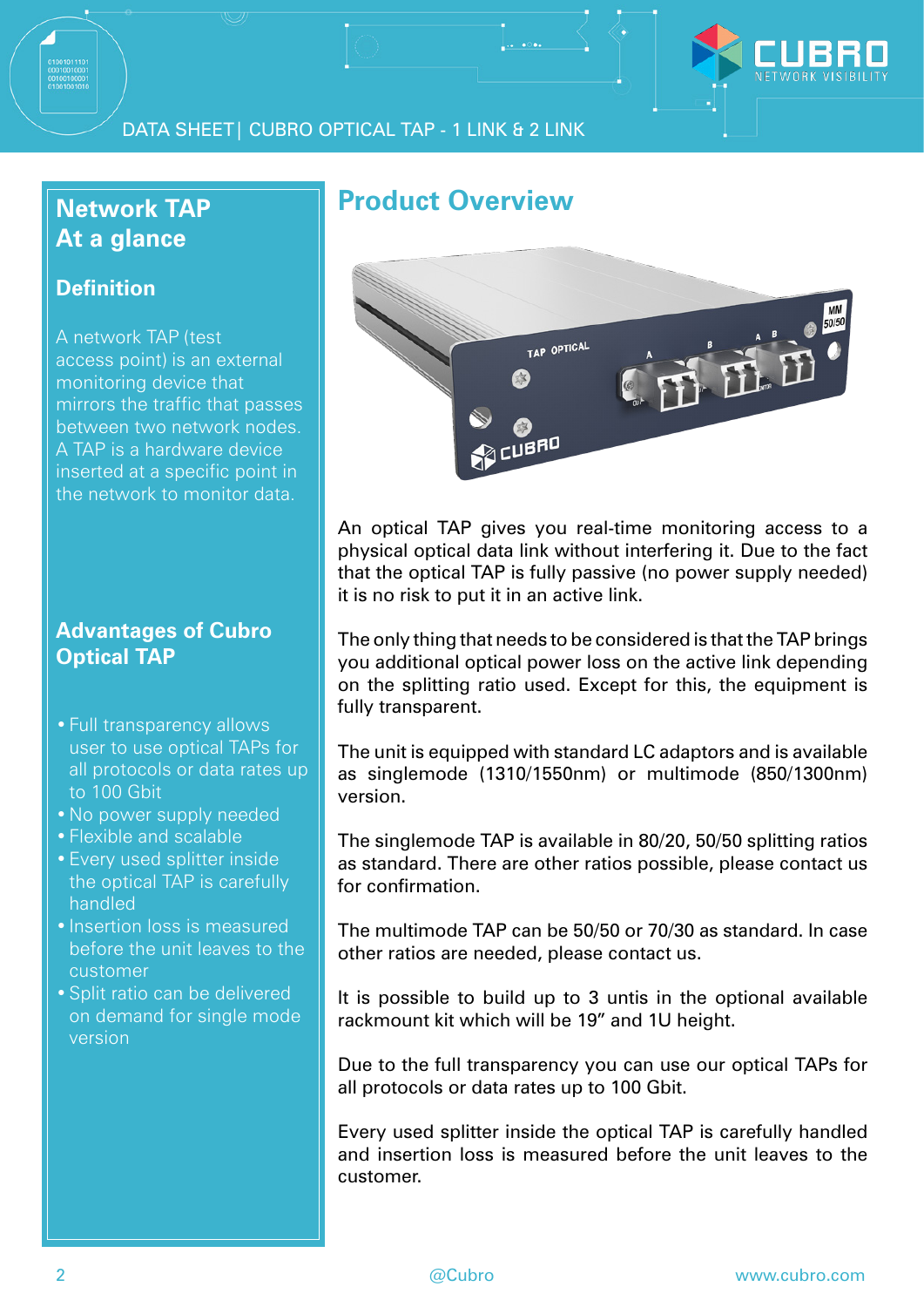

DATA SHEET| CUBRO OPTICAL TAP - 1 LINK & 2 LINK

## **Product Capabilities / Features**

| <b>Tapping optical fibres</b>      | One link two fibers to two outputs                                                                               |
|------------------------------------|------------------------------------------------------------------------------------------------------------------|
| <b>Fault Propagation</b>           | If the link on the input port is going down the output ports<br>will follow without any delay.                   |
| <b>LED Indicators</b>              | <b>No LEDs</b>                                                                                                   |
| <b>Power Versions</b>              | <b>Fully passive</b>                                                                                             |
| Propagation Delay (In to Out)      | No delay at all                                                                                                  |
| <b>MTBF</b>                        | N/A                                                                                                              |
| <b>Operating Temperature</b>       | 0 to $55^{\circ}$ C                                                                                              |
| <b>Operating Humidity</b>          | 80% maximum relative humidity                                                                                    |
| Physical Dimensions (H x W x<br>D) | 3 x 11,2 x 17 cm<br>$1,8 \times 4,4 \times 6,7$ in                                                               |
| <b>Rugged Aluminium Housing</b>    | Stable Aluminium Housing with precise connector labelling<br>on front panel.<br>19" rack mountkit also available |